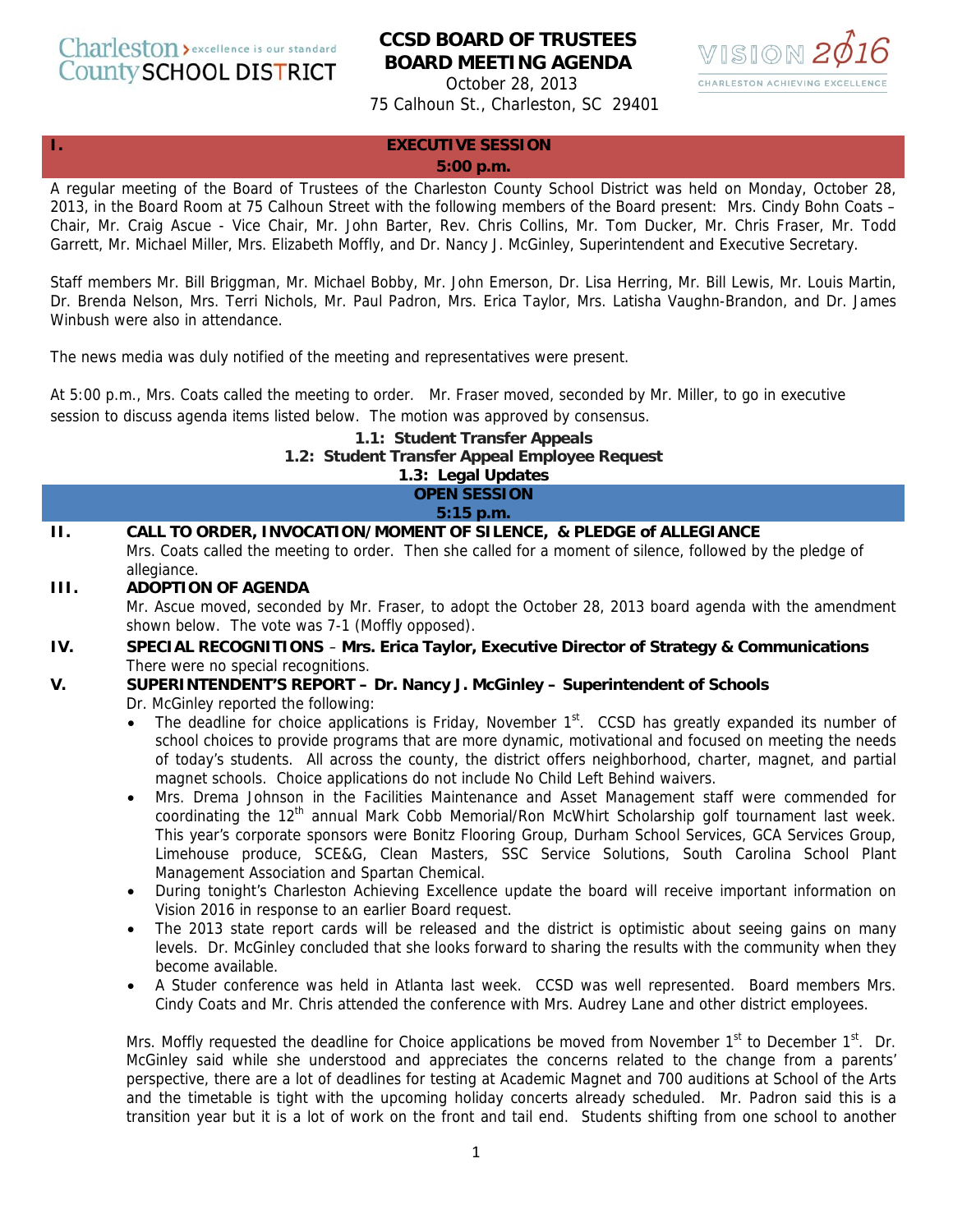causes chain reaction. Mr. Padron expressed the importance of parents submitting the application. Then they would be allowed time to get their information in.

Mr. Fraser said if they are denied, they would have to submit transfer appeals.

Mr. Padron responded to Mr. Ascue concerns about changes related to the deadline. Mr. Padron said Buist numbers were down. Staff will check to see what they can do to work with students.

Mr. Miller suggested staff start reminding parents earlier in the year with the school calendar. Mr. Padron said there were many efforts and they will look at each individually to see how to make it work for parents.

Mrs. Moffly asked about the best way to address this issue given the timeline. Mr. Padron said his office would continue to seek ways to make the process easier.

Mr. Garrett asked if it was possible to make the registration easier for parents who have to register more than one child. Mr. Padron said he would see what could be done.

# **VI. VISITORS, PUBLIC COMMUNICATIONS**

- 1. Mr. Muhammed Idris expressed concerns about what is being taught to students in the district about Halloween and Christmas celebrations.
- 2. Mr. Jack Mitchell, a representative from AT&T recognized Dr. McGinley and Mr. Louis Martin for their support with the district's "Don't Text and Drive" campaign. Nine CCSD high schools met the criteria to participate in the program. Over 6,000 students signed the pledge not to drink and drive to include 89% of students at Baptist Hill HS and 81% at School of the Arts.
- 3. Mr. Eugene Bowman expressed concerns about an incident involving his son, the football coach and former coach at Burke HS that resulted in his son being suspended for two days and not being allowed to continue playing football at Burke HS.
- 4. Mr. Tony Lewis expressed concerns regarding the incident that occurred at a recent Burke HS football game. Mrs. Coats informed Mr. Lewis that this matter should not come before the board at a board meeting if a formal complaint had been filed against a CCSD employee.

# **VII. APPROVAL OF MINUTES/EXECUTIVE SESSION AGENDA ITEMS**

**7.1:** Mr. Garrett moved, seconded by Rev. Miller, to approve the open session minutes of October 14, 2013. The vote was 9-0.

# **7.2: Executive Session Action Items of October 28, 2013**

The Board voted on the following executive session action items of October 28, 2013.

#### **1.1: Student Transfer Appeals**

Mr. Ascue moved, seconded by Mr. Garrett, to deny student transfer appeals A, B, and C. and revisit C after additional information is provided. The vote was 9-0.

# **1.2: Student Transfer Appeal Employee Request**

Mr. Fraser moved, seconded by Rev. Collins to approve the student transfer request from the CCSD employee. The vote was 9-0.

# **1.3: Legal Updates**

The Board received legal updates from General Counsel.

# **VIII. CAE UPDATE**

# **8.1: A. Vision 2016 Presentation**

Dr. McGinley presented highlights from the 140 page Vision 2016 presentation in response to the Strategic Education Committee's 10/14/13 request. The document grew out of questions from the committee.

Mr. Miller said after Dr. McGinley presented the Vision 2016 information to the Strategic Education Committee he asked her to present it to the full board.

Below is a summary of the presentation:

- The first and last 20 pages would have been a great introduction for a board workshop presentation.
- Table of Contents section 2 covers the 2004-2007 and 2008 2011 school year. The work began with former superintendent Dr. Maria Goodloe-Johnson in 2004.
- Page 7 Educational Effectiveness ASPIRE and Principals for Tomorrow began.
- Page 10 2004-2011 The state was introducing a gradually increasing scale for report cards so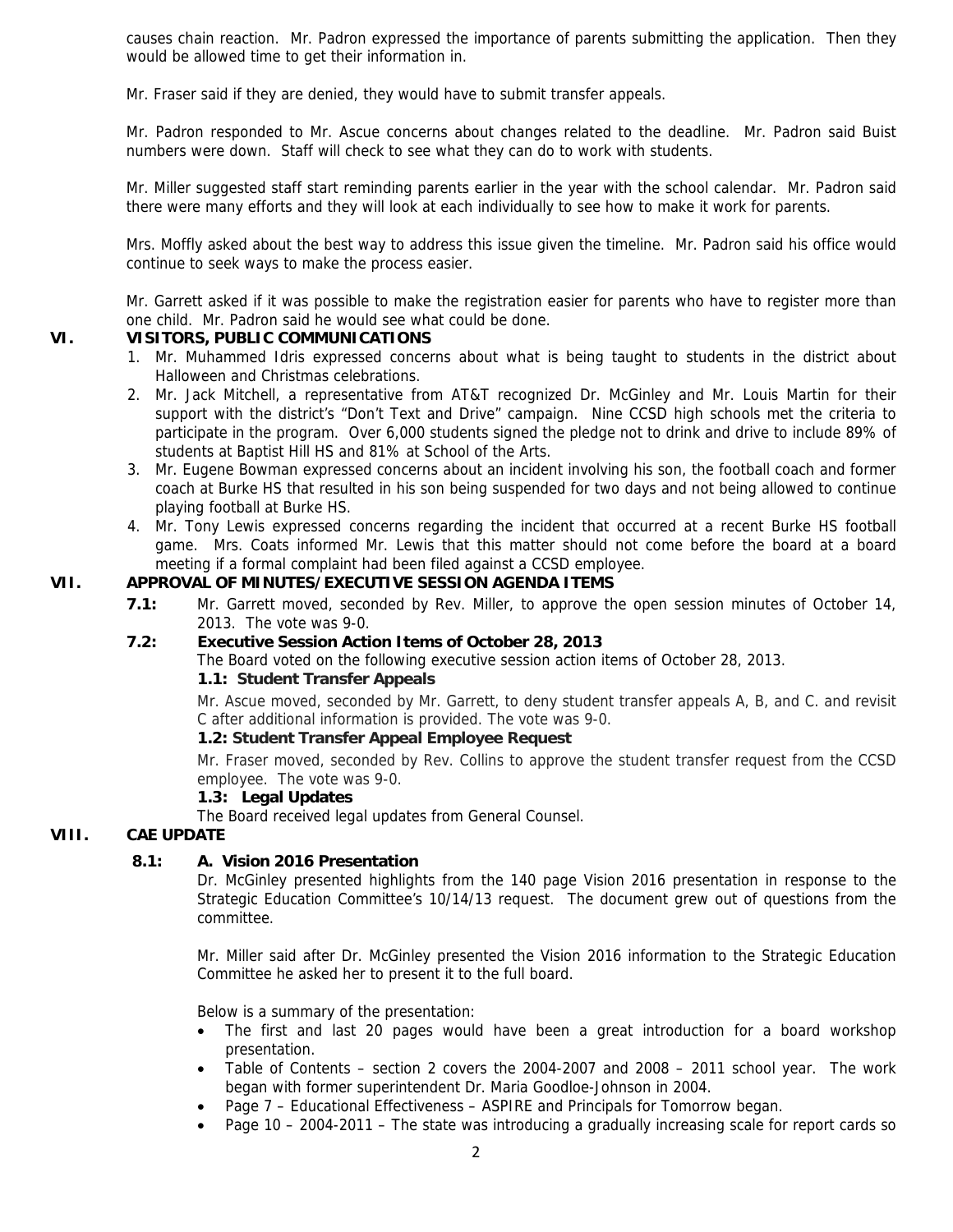in 2010, schools that received good scores were lower on the scale.

- Soon the new report cards should come in and the district anticipates good results.
- Educator Effectiveness The law as it relates to the Constituent Board's authority to hire teachers changed and the Elementary, Middle, and High School Learning Communities were created.
- The CCSD blueprint for Elementary, Middle, and High School principals was highlighted. Dr. McGinley said when she was hired as a principal she was only given the keys to the building; and no directives.
- Page 21 The four strategic program areas were identified--Educator Effectiveness, Literacy Based Learning, Innovative Schools and Systems, and Partnerships.
- The Glossary of Project Terms includes acronyms frequently used by staff.

Questions

- Mr. Ducker thanked Dr. McGinley and staff for the time devoted to compiling the document. He said this document would serve as a guide to help the Board understand program requests brought to the board for approval. When requests come to the Board, the Board will ask where the request fits in.
- Mr. Fraser said he would like to tie it back to student achievement. He would like to see what is making a difference since there are limited resources. Dr. McGinley said staff would do a cross reference to show results. Reports are also being collected by staff to be used as reference.
- Mr. Ascue asked about measuring where the district is currently and how to close the gap and engage parents and students at the sixteen failing schools utilizing the document presented. This should be the first priority. Also, he wants the district to address diversity issues.
- Mr. Barter said the document is a wonderful reference document to tie to outcomes. He suggested it was a sign of progress.
- Dr. McGinley said it's a work in progress. Staff captured what is being done in the district. However, they did not zero in on all the needs. The board should be pleased with the next district report card and the number of failing schools should be lower. District staff continues to study to see what could be done to accelerate schools. While North Charleston Elementary has shown improvement, it is not making the gains it needs to. There is great success at schools in North Charleston, but student mobility is an issue. Students are constantly moving in and out. This district's vision will be revisited to determine how to measure progress. Dr. McGinley said she will have a conversation with the Board about the same.
- Mr. Barter said since no organization could afford all the ideas that are presented. He is looking for staff to present ideas and programs that would make the gains.
- Mrs. Moffly asked about the 2014 goals and what the district's goal is now it's clear that the district won't reach 100%. Dr. McGinley said the test will change to Smarter Balance in 2015. Now, the elementary report card is based on the PASS test and High School is based on end of course exam, HSAP, graduation rate, and other measures. Mrs. Moffly asked about numbers on page 17 and the achievement gap. She read the ACT assessment results and found it interesting about the core and non-core curriculum results. She asked about the non-core curriculum completer. Dr. Donnelly said those are students on track for college. Mrs. Moffly asked about the best place to place resources. She spoke about the excessive cost for Lowcountry Tech with only 125 students enrolled. She wants to see the cost analysis with programs, i.e., Literacy. Mrs. Moffly said about partnerships, they often serve for a fee. She said the Community Education was no longer partnering with the Charleston County Parks and Recreation. Mr. Bobby said previously there was a joint agreement. It has been changed to increase services and opportunities. PRC feel they can do a better job with parks and recreation. The biggest change will be in the rural areas. However, the services will not be decreased by any means.

Mrs. Moffly said they did not renew the contract and they were paying 50% of salaries which they will no longer pay. She asked if that amount would be included in the district's budget. She also asked about expenses listed under Community Education for electric bills.

• Rev. Collins asked the title of Mrs. Sara Scales on page 77. Dr. Herring responded stating she was a Math Curriculum Specialist. Rev. Collins asked staff to describe how students learn mathematics. Dr. McGinley said students moved from rote learning to math conception. Dr. Herring added that the Common Core standard has college readiness that involves complexities how and why. The new math textbooks have been adopted for Kindergarten through Secondary School. Dr. Herring said there is a focus on the numeracy plans to enable students to use math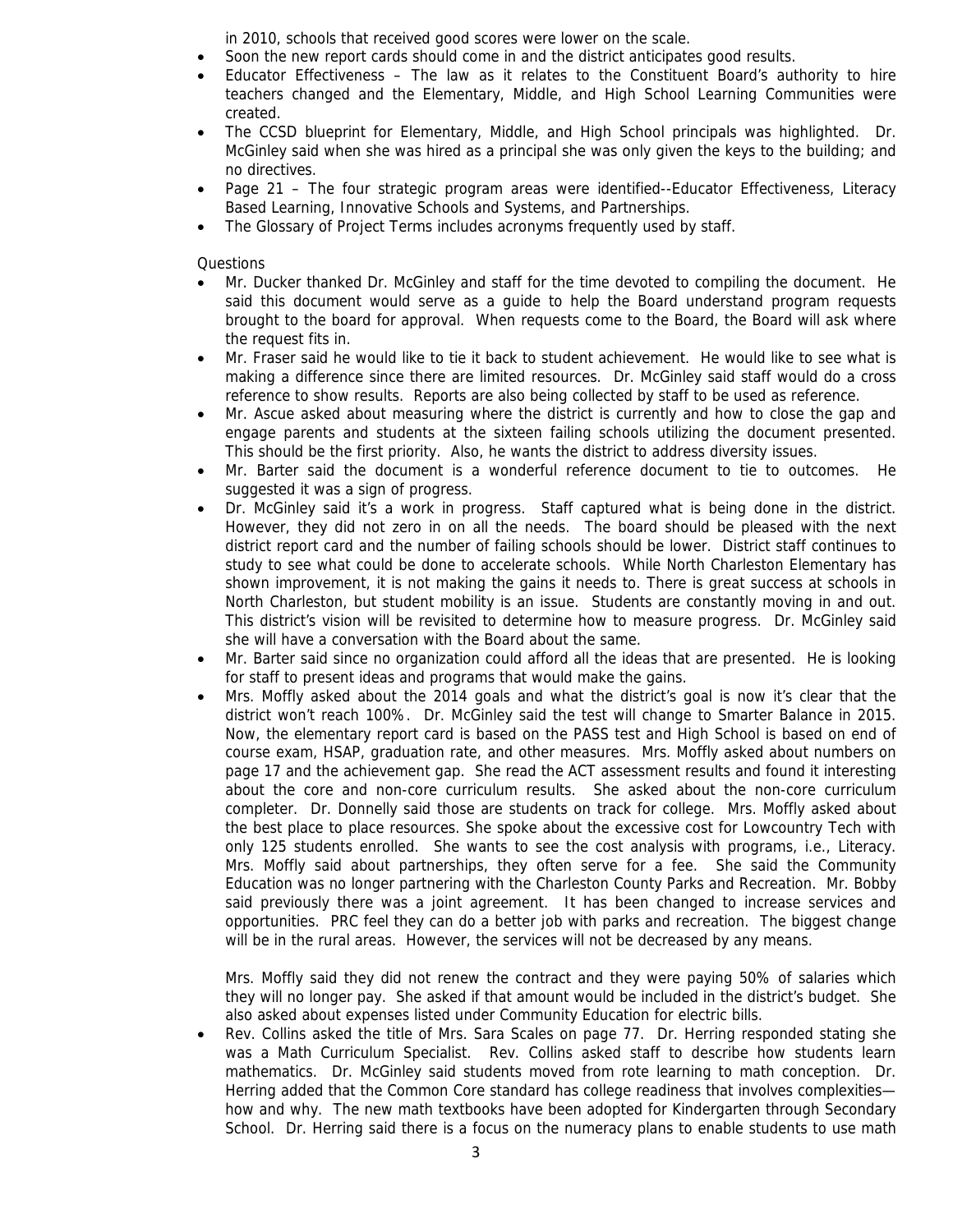with relevancy. Rev. Collins asked if goals could be added at each grade level to ensure best outcomes. Dr. McGinley said that is the next step. Every time a report comes out, staff reads and unpacks it to see what could be done differently. She spoke about identifying the root cause which could be linked to how teachers are allocated. Staff will look at recommendations to bring to the Board in the spring. Schools must decide whether to include Remedial or AP classes. Decisions will have to be made regarding programs to fund after staff identifies the root cause. The priority was Literacy and there has been growth in that area. Now staff needs to look at Numeracy.

- Mr. Miller said the goal of the Strategic Education Committee (SEC) is to change the lives of students in the district and the Board is committed to closing the gaps. The SEC members are not educators. However, they are looking for staff to tell them what could be done to address academic issues to close the gap and raise achievement.
- Mrs. Coats said the document presented allows the Board to effectively make decisions. This tool should be used by staff to tell the Board why resources are needed.
- Mrs. Moffly requested that the courses be broken down by school. Mrs. Coats suggested it be requested under new business.

# **IX. MANAGEMENT REPORT(S)**

Mr. Bobby introduced staff members Ms. Terri Shannon, Ms. Kelly Meyers, Mr. Allen Milburn, and Ms. Lisa Cizler.

#### **9.1: A. How to Use the Budget Book – Ms. Lisa Cizler**

The Board received information on how to use the budget book.

- The budget book and how to use it.
- The budget book is online with detail by schools, per pupil expenditures by funding source.
- The PDF document is searchable.
- "Other Resources" provides information on funding sources and what is included in those funds.
- Staff will be available to help board members who have questions.

#### Questions:

Mr. Ducker asked how to look at all of a school's funding. Ms. Cizler said that information was in the budget book.

# **9.2: 4th Quarter Financial Report FY2013 – Ms. Terri Shannon**

The Board received the 4<sup>th</sup> Quarter Financial Report as information.

- The district has improved its Revenue, Expenditure and Fund Balance.
- Good news Revenues are over and Expenditures are under what was budgeted.
- The County implemented their new software which resulted in new numbers—overall the amount 103% of what the district budgeted.
- Amounts that are over-budget are on the revenue side.
- The district did not have to use any of the \$5.5 million Fund Balance allocated last year.
- Expenditure projections were close with the exception of the transfer to charter schools. There were more students in charter schools this year which resulted in a higher amount.
- Where the money goes, Salaries and fringe, custodial and grounds, electric and property and charter school totaled over 94% of the district's budget.
- FY13 Revenue is over expenditure by \$16 million.
- The undesignated fund balance \$32 million. That includes the \$5.5 million that was set aside.
- The total fund balance with the 30% increase is up to \$72 million. However, there are some things money must be set aside for—encumbrances, insurance, prepaid property insurance, and this year \$10 million set aside to balance the FY2014 budget. It stills puts the district in a good position of having \$53 million in undesignated funds. That is 14.8% of the district's budget.

# Questions:

Mrs. Coats asked if this was the unaudited amount. Mrs. Shannon confirmed.

Mrs. Moffly asked about the \$20 million delinquent property tax amounts and if funds could be used for Carolina Park ES. Mrs. Moffly said she just wanted to established that this amount could be used to build a school and she will proceed in bringing forth a recommendation to use these funds over one cent sales tax funds.

#### **9.3: Future Referendum**

Mr. Bobby presented the future referendum to the Board. A summary follows.

- Charleston Achieving Excellence Strategic Program on pages 91-93.
- Fund balance could be used for capital needs. However, the Fund Balance amount should be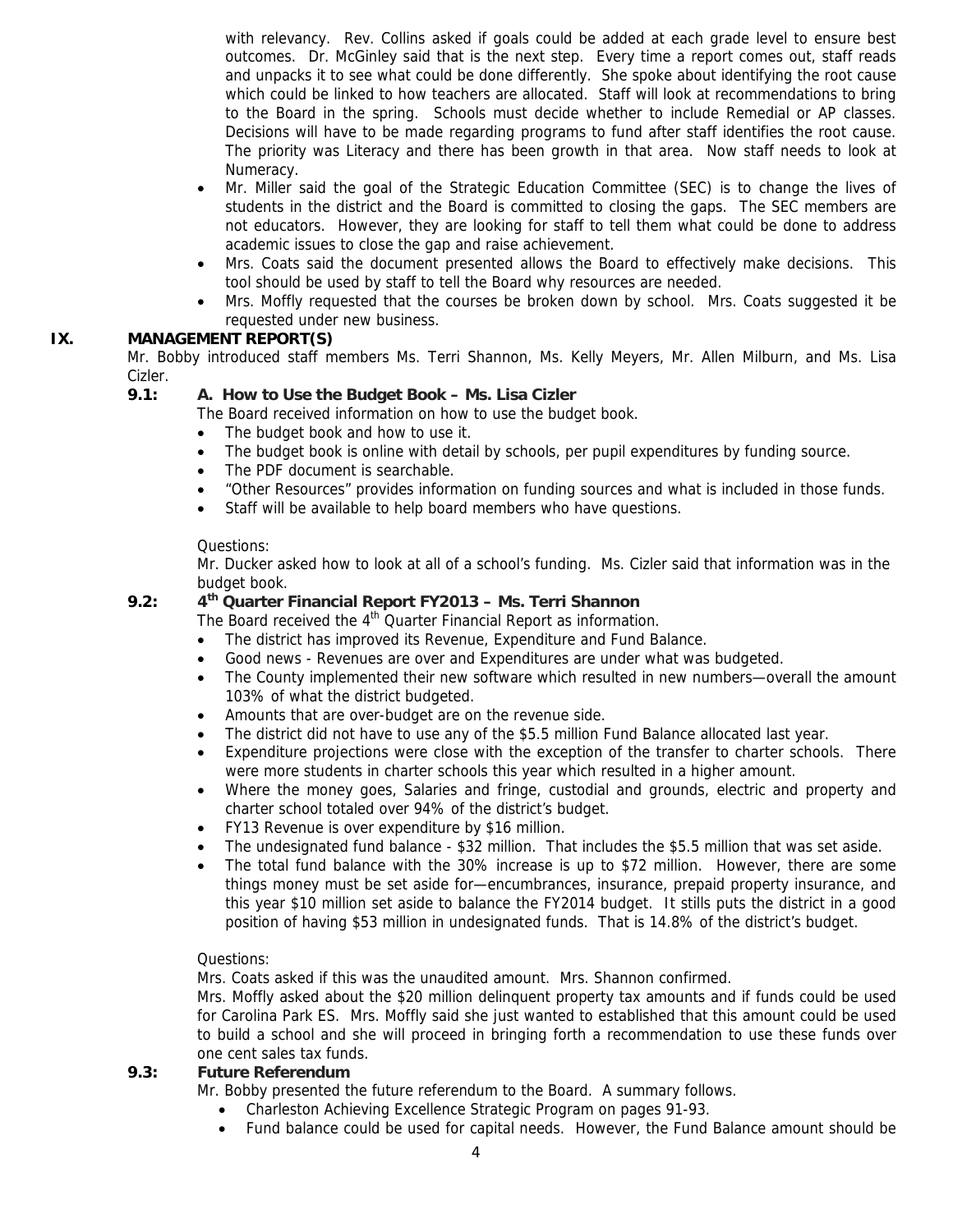higher than 5% for catastrophic events and credit rating purposes.

- Mr. Bobby spoke of changes in the future to include paying employees differently, creating a self sustaining model. He cautioned everyone to be careful about one-time amounts. In November a Board policy should come to the Board about fund balance.
- About the future referendum, the district is in the third phase. By the end of 2016, the district would have spent \$1.4 billion on rebuilding. However, there is a lot more to be done.
- Deferred capital maintenance must be considered. Significant resources must be identified in order for the \$1.4 billion spent to see its life span. The current program ends December 31, 2016.
- Every building program under Mr. Lewis' term allowed a smooth transition to include land and advanced designs.
- Based on decisions made prior to being on the referendum in 2010 program, a lot of changes continue to be made to the building program.
- Going on the ballot in November 2014, before the 2016 program ends, will allow a seamless transition. If the district waits until 2016 and is not successful, all the construction work and planning would be jeopardized unless there is a willingness to invest in 8% Debt and heavily increase property taxes to move forward with plans in 2016.
- The challenge is that the current legislative statute, as written, does not allow the district to be on the ballot sooner than two years prior to termination and must be in even-numbered years—holding general election. To do otherwise, requires a change in the statute. Efforts to promote idea with the Legislative Delegation were outlined.
- Other factors: Ability to exceed 8% statutory cap for capital improvements--the district's ability to accelerate timing and sequence of projects, and create an opportunity to use B.A.N. approach to start projects before 2016 and borrow against proceeds and deliver programs like Carolina Park earlier, elimination of cash flow concerns,.
- Ability to reduce millage Horry County School District is the only other county that had the ability to reduce the millage. Horry has reduced their property taxes from 28 to 10 mills since 2008.
- Other Factors Products that are food stamp eligible would be exempted, that will result in a \$9 million exemption over a six year term. Extending the sales tax over a six year term construction, major capital, reducing tax burden and debt service.
- Use of Revenue Phase IV Construction (new/replacement) and Renovation, Major Capital Improvement—Roofs, Doors, Windows and Air Conditioners, Reduce Tax Burden from 26 mills to a lower amount (to be determined).
- If the sales tax extension is not considered, the 8% debt strategy or General Obligation Bond would have to be considered for 2016-17.
- Whatever choice the board makes, the district must effectively communicate with the community.

Rev. Collins inquired about the district's debt. Mr. Bobby said it is significant and listed in the budget book. Rev. Collins asked about the statute as it relates to the purchase of food products with food stamps. Mr. Bobby explained. Rev. Collins asked where the bulk of money for capital projects came from. Mr. Bobby said property taxes. Rev. Collins asked if the one cent sales tax pays off the debt. Mr. Bobby said none of it paid off the debt. It allows the district to extend it. Rev. Collins asked which would reveal more revenue—the one cent tax or property taxes. Mr. Bobby said he would have to bring that information back to the Board. Rev. Collins asked about ability to pay down debt. Mr. Bobby said if the district has an opportunity, some amounts could be paid off.

Mrs. Moffly suggested breaking down the deferred capital. Also, she said if there are annual inspections on roofs, the warranties should cover repairs. Mr. Bobby said there is a program that is going to contract to address such issues. Mr. Lewis said the board has done a good job in phasing the building programs to not have everything done at once. At this time, a funding stream is needed for maintenance for the new school buildings coming on now. The district has wiped out the backlog because schools have either been built or renovated. Thereby driving down the maintenance backlog. The district's building program is in good shape. A recommendation will go before the Audit and Finance Committee to identify the amount needed for replacement program.

Mr. Ascue inquired about the current building program and maintenance. Mr. Lewis said he had a recent conversation with former board member Mr. Brian Moody about maintenance on existing buildings.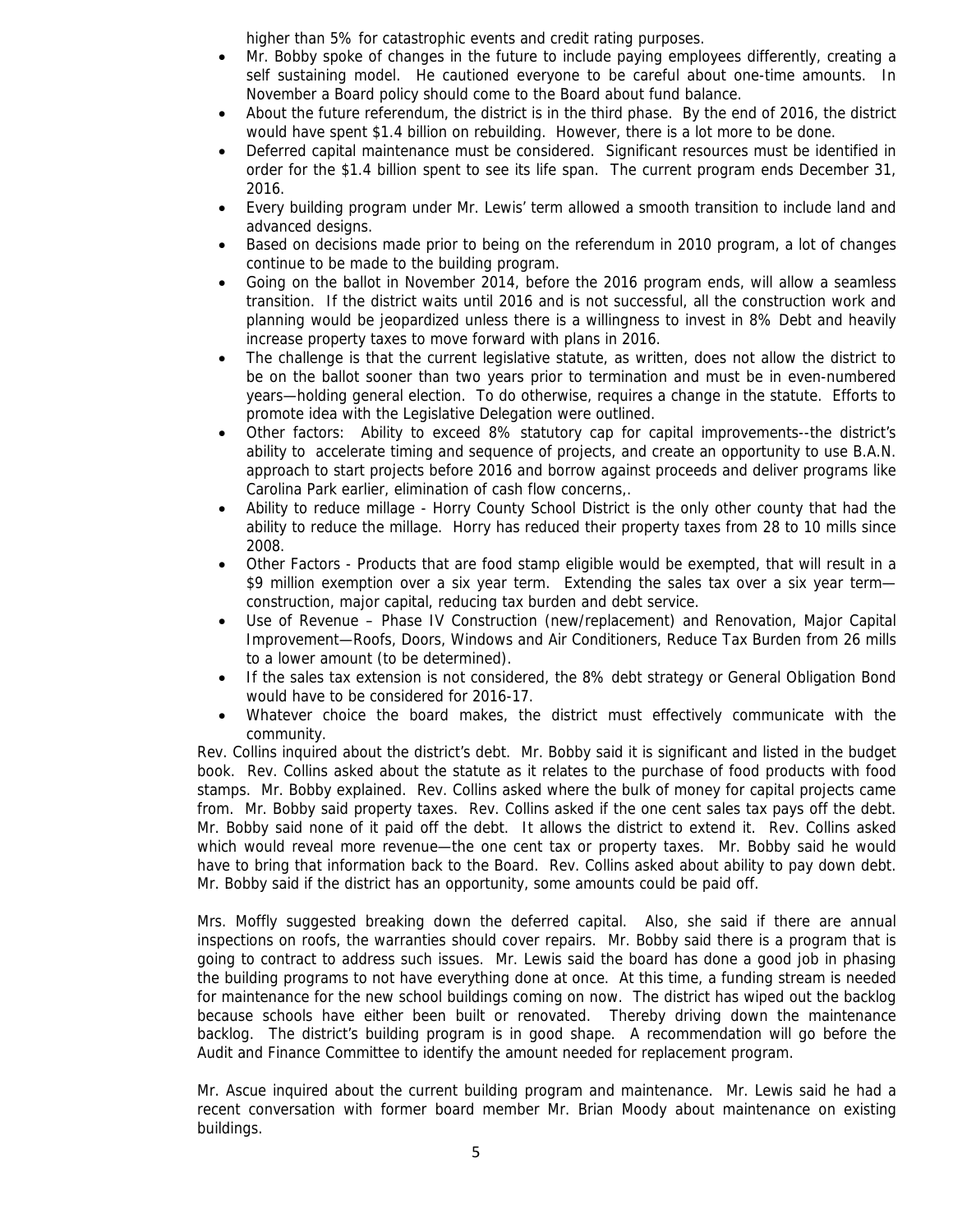Mr. Fraser said if the district does not invest in the maintenance of its facilities, the life cycle would be reduced. He said it is cheaper to maintain a building than replace it.

Mr. Lewis said he is involved with the Council of Great City Schools and they produced a white paper to be presented at the conference in November. Many districts across the nation have spent a lot of money on buildings but have not invested in maintenance.

Rev. Collins asked about Fund Balance. Mr. Bobby said fund balance was up because the district has protected it from one time amounts. Utilizing these funds for a one time capital program was not recommended.

Mr. Barter asked if the district has the option of placing the referendum on the ballot in 2014 or 2015. He said it would be wiser to have 2015 as an option. He also said one good thing about it is that tourists pay a portion of the cost of building schools. Mr. Barter suggested that taxpayers hear more about the number of schools built verses the knowing about the amount spent. Also he said because of the growth anticipated, it is necessary to keep building schools.

Mr. Garrett asked Mr. Lewis if he said 30% of referendum amount should be used to maintain existing buildings. Mr. Lewis said the district was benchmarking Wasaau County and it would be transparent by identifying maintenance needs and amounts.

Mr. Fraser suggested the importance of millage reduction.

Dr. McGinley said Mr. Barter's point about focusing on the number of schools built is a good suggestion. Also, she said it is necessary to look at safety, vestibules, air handling, and security.

Mr. Miller spoke of the importance of being transparent and sharing information with the community.

Mrs. Coats said it was the consensus of the Board to use the presentation as a blueprint and have amounts added to it for various projects.

# **X. COMMITTEE REPORT(S)**

#### **10.1: Audit & Finance Committee – Mr. John Barter**

#### **A. Audit & Finance Committee Charter**

Mr. Barter moved, seconded by Mr. Fraser, to approve the amended September 8, 2008 revised Audit & Finance Committee charter to incorporate finance duties performed by the committee and changes the term of its members from two years to one year and specify Charleston County Board of Trustees. The vote was 8-1 (Moffly opposed).

Mrs. Moffly moved, seconded by Mr. Garrett, to remove the word Board from the charter. The motion failed 2-7 (Ducker & Moffly supported the motion).

Mr. Barter said there was already a charter in place. The only change is on page three. He said salary issues are no longer in the charter and will be forwarded to the Policy Committee. Mr. Barter suggested the charter be amended to reduce the term of service to one year instead of two years.

Mr. Ducker asked about the language in the charter. Mr. Barter said it is in the American Institute of Certified Accountants. It is simply a disclaimer that says they hire the auditing firm but are not responsible for them if their work is poor.

Mrs. Moffly said since it's the committee's responsibility, why is the word Board listed. Mr. Barter said it could be taken out, but he would not recommend it. Mrs. Moffly said she wants the Board to have the right to direct the audit. Mr. Barter said if that's the case, he no longer wants to be on the committee.

Mr. Ducker said he is clear now that Mr. Barter explained it. Mr. Garrett said the Board could initiate an audit at any time for anything. However, the person hired is responsible for the technical part of the work.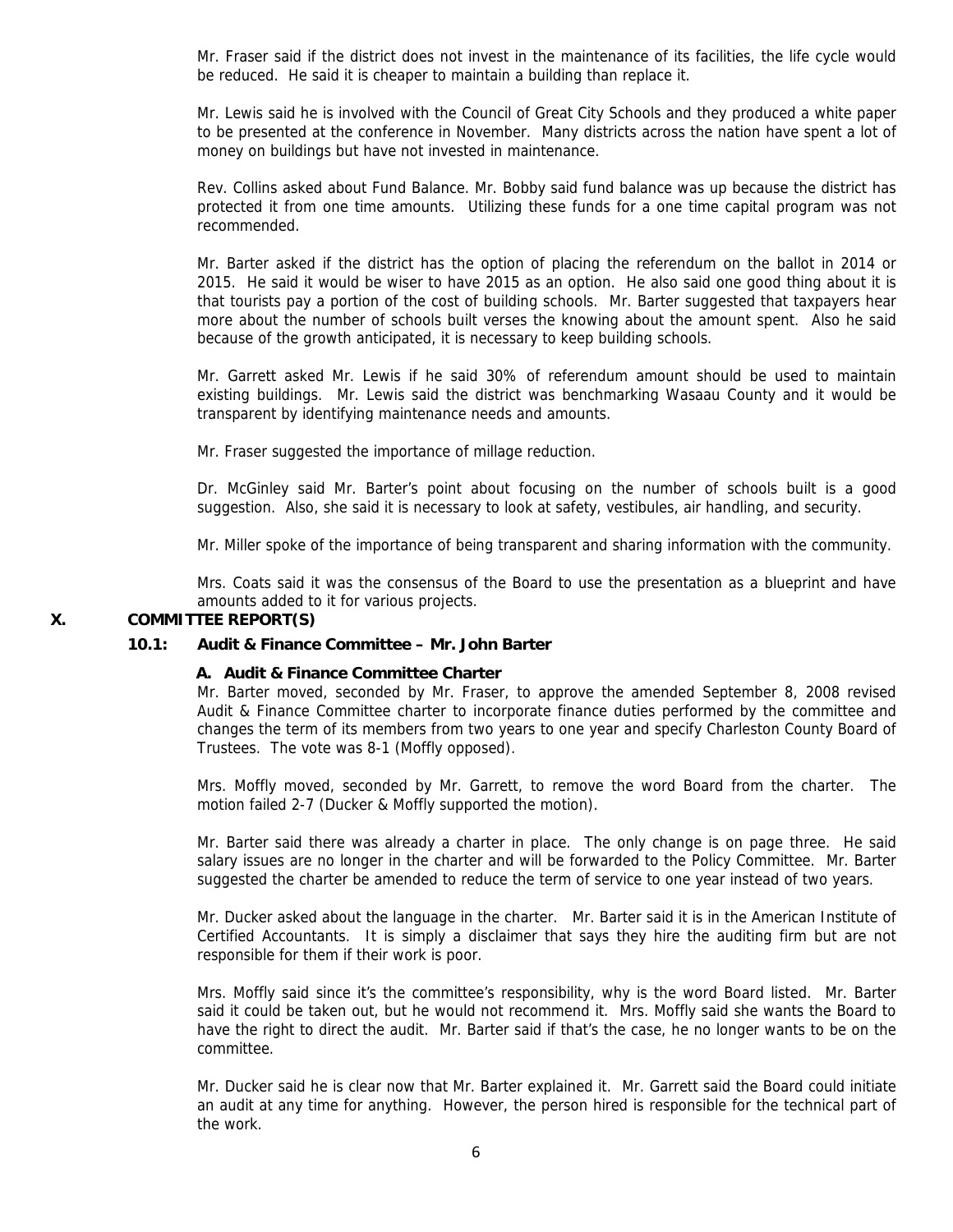# **10.2: Policy Committee – Mr. Chris Fraser**

Mr. Fraser said the Policy Committee will review its charter at the next meeting on November 1, 2013. A recommendation will come before the Board on November 11, 2013.

# **10.3: Strategic Education Committee – Mr. Michael Miller**

# **A. Strategic Education Committee Charter**

Mr. Miller said the Strategic Education Committee's charter recommendation will be revised and brought back to the Board for approval due to questions he received from other Board members.

# **B. Common Core State Standards Community Meetings – Pulled**

In response to the Board's request to address the Strategic Education Committee's October 14, 2013 request related to Common Core State Standards community meetings, Dr. Herring said she shared a recommendation with the Strategic Education Committee meeting last week. The full recommendation will come before the Board on November 25<sup>th</sup>.

- Mr. Ducker said Strategic Education Committee did not vote on the recommendation from the district that was presented at the last committee meeting.
- Mr. Miller suggested this item should be pulled to allow the committee to discuss further prior to bringing the recommendation before the Board.

# **10.4: Ad Hoc Committee – Mr. Tom Ducker**

# **A. Ad Hoc Committee Recommendations**

Mr. Ducker presented the following Ad Hoc Committee Report.

# **Purpose:**

To streamline the Board's decision making process and place more emphasis upon the committee structure.

**Committee Members:** Mr. Tom Ducker, Mr. John Barter, Mr. Chris Fraser, and Mr. Craig Ascue **Recommendations:** 

- **All issues for Board decision must first be reviewed by a committee** 
	- Executive session items and items requiring immediate action are excluded
	- Issues not assignable to a committee will be managed by the Board Chairperson
- **Establish an agenda setting schedule**
	- Agenda items must be submitted by 5:00PM on the Monday prior to a Board Meeting
	- Unless agreed by the Board, no additional items may be added after that time.
- **Board members may submit info requests or agenda items for the Board in writing to:**
	- A committee that oversees that area or, if none exist, then submit the request to the chairperson
	- Four members may also submit a request or an agenda item to a committee or chairperson
		- The committee or chairperson must report to these requests within 30 days

# **Recommendations:**

- **Schedule workshops regularly**
	- Set schedule for half days or evenings
	- Workshops may also be conducted during Board Meetings, if time allows
- **Develop an annual Board calendar of events to include district and community meetings**
- **Modify the charter of the Policy Committee to include personnel matters**
- **Reconstruct the two board meetings to create a monthly Business Meeting and a monthly Academic/Education Program Meeting.**
	- Meeting One: Audit and Finance and Policy and Personnel-matters
	- Meeting Two: Strategic Education matters
- **Other Recommendations:**
	- Modify the Special Recognitions Agenda
		- Limit Board Meeting Special Recognitions to 15 minutes
		- Schedule during the Strategic Education Committee Meeting
		- Include only regional, state, or national honorees
		- Recognize other achievements using -school assemblies, annual award dinners or partnership luncheons
		- The chairperson may deviate as required
	- Task the Strategic Education Committee to review all student transfer requests
	- Informational updates should be provided to members as they are available and not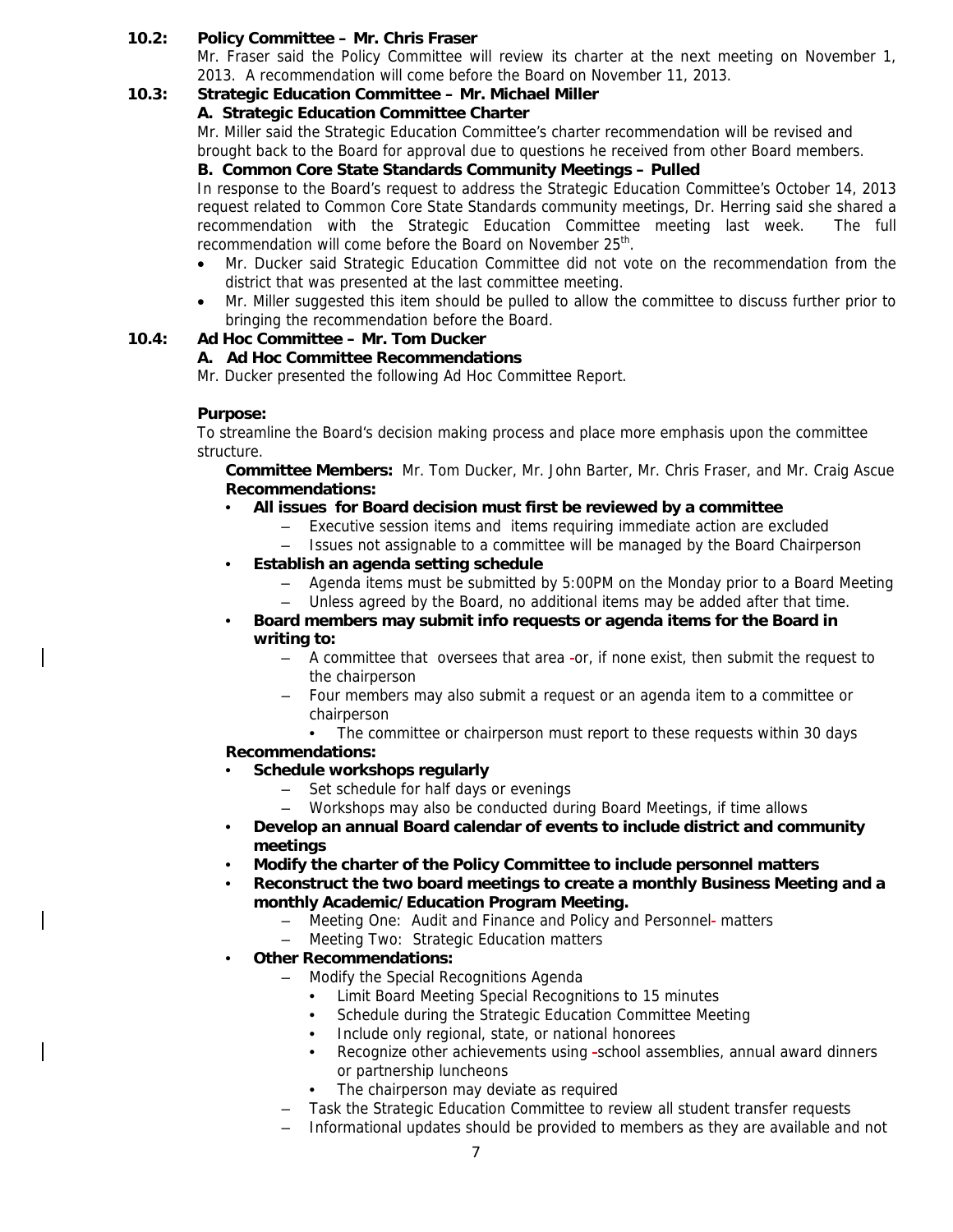just on Friday

- Add an "Old Business" item to allow members/staff to discuss previous issues/decisions
- Retain the "New Business" item to allow members/staff the opportunity to raise new issues for discussion
- **Going Forward**
	- Obtain Board approval to proceed on 10/28 and implement on 11/1
	- Modify policies for Board approval
	- Revise meeting agendas to include:
		- Monday, November 11 will be a Business Meeting
		- Monday, November 25 will be the Academic/Education Program Meeting

Mr. Fraser spoke about the importance of adding items or information after the agenda deadline. He said board agenda items should be pulled if they are not provided on time. Mrs. Coats agreed and said that was in accordance to Board Policy.

Rev. Collins said because the wrong version was provided in the agenda packet, the item should not be voted on tonight.

Rev. Collins asked the goal to have academics at one meeting and policies at another. Mr. Ducker said the goal was to shorten the meeting. Mr. Barter said exceptions could be made when needed. He said the second meeting would allow the Board time to discuss other important topics.

Rev. Collins said the proposal could work. But it has the potential of being disastrous.

Mr. Ascue said while he understood that Rev. Collins didn't want staff to rush through items, the proposal could work. Mrs. Coats said the board has an obligation to attend meetings if they are interested in asking questions.

Rev. Collins asked the history of this model. Then he requested a trial period. Mr. Ducker opposed. Mr. Fraser said if it doesn't work, the board could address the issue, if necessary.

Mrs. Coats and Mr. Ascue agreed that the committee structure is working well at this time.

Mrs. Moffly suggested the recommendation be forwarded to the Policy Committee to change the policy, prior to approval. However, the Policy Committee members disagreed.

It was the consensus of the Board to table the recommendation and address it at the November 11<sup>th</sup> board meeting.

# **XI. POTENTIAL CONSENT AGENDA ITEMS**

# **11.1: A. Low Country Charter School Request to Extend Facilities Use Agreement**

Mrs. Moffly moved, seconded by Mr. Garrett, to approve the request for a month-to-month extension of the Lowcountry Leadership Charter School's facility use agreement. The vote was 5-4 (Ascue, Coats, Collins and Miller opposed).

Rev. Collins asked who placed the item on the agenda. Mrs. Coats said Mr. Bobby who the request from the construction company to alter the contract. Rev. Collins suggested that the item should have been directed to the Audit & Finance Committee. Mr. Barter disagreed.

Mrs. Coats asked the original end-date on the current lease agreement. Mr. Bobby said November 13<sup>th</sup>. Then she said if the lease was pulled to go to a committee that would only give them a two day notice if the recommendation was to end the lease.

Rev. Collins inquired about the terms of the lease. Mrs. Coats said it was a month-to-month lease. That's why they are coming before the Board now to have it altered. Rev. Collins inquired further about why the item was on the agenda. Mr. Fraser said a decision was made when the Board Chair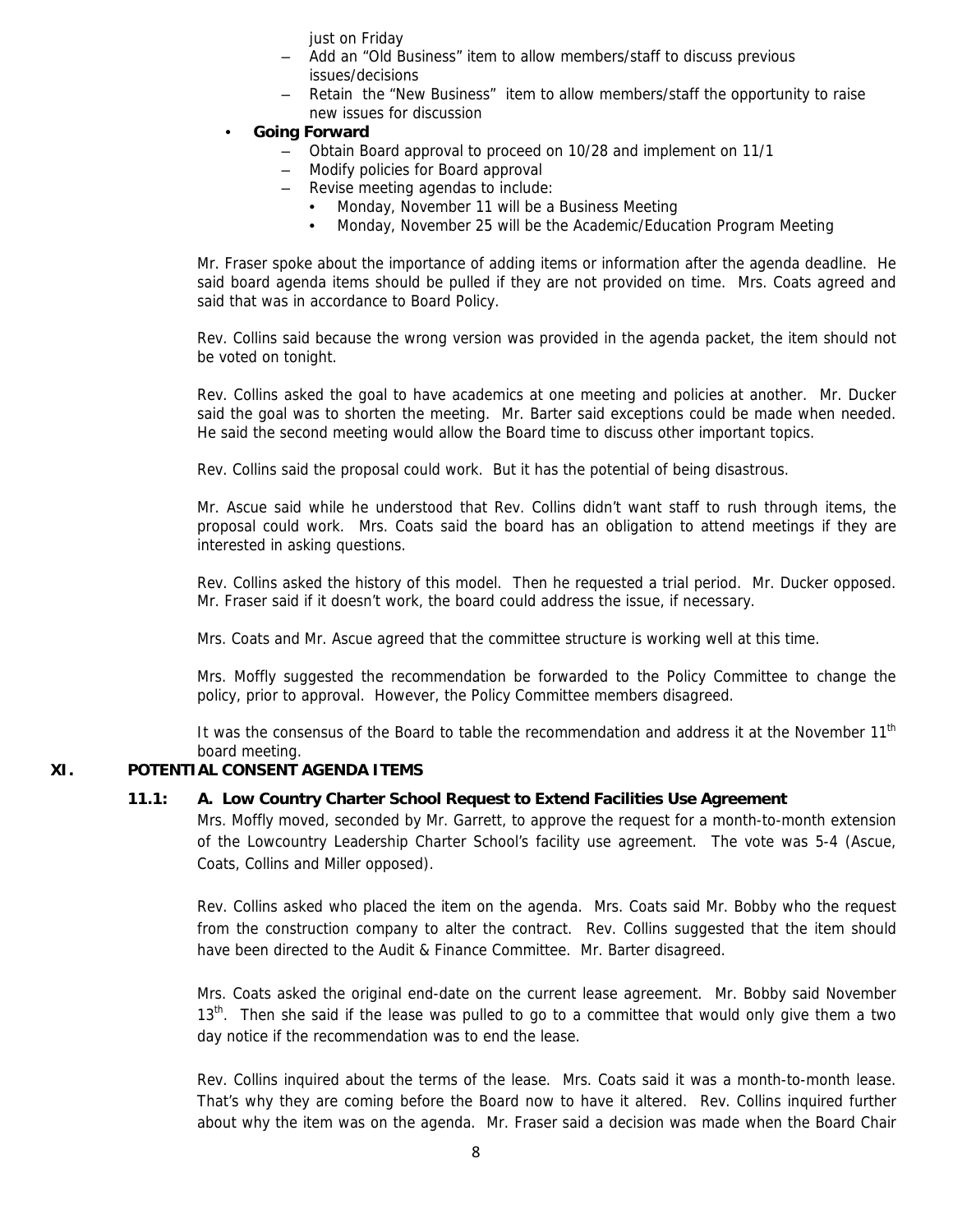and Vice Chair met with the Superintendent to review the agenda.

Mr. Fraser said his only reservation is that he asked earlier for proof that the project would be completed on time. To date, he hasn't seen it. The Board was specific in outlining the terms of the lease. The Board said the lease was finite and sixty days. However, he hasn't seen anything factual that would make him think the charter school won't want to be there until February 2014. While he is willing to help, he would like to see the evidence.

Mrs. Coats said while they may not have that evidence. She did some research and a notice was sent to parents of students at the charter school today that says they anticipate an October 30 finish date. They still believe they can be out in time and the lease will allow enough time for them to comfortably vacate the Schroder facility. She said a month to month lease is odd, given that information. Mrs. Moffly questioned why the Board would suggest giving up revenue when the building would otherwise be empty. Mr. Fraser said he didn't say he wouldn't vote for it. He only wanted to make clear that the Board requested that information and it was not provided.

Mrs. Coats reiterated that the request is for a month to month extension and they have not given the district a date when they can anticipate using the building again. Mr. Wilcher said the request was for contingency purposes.

Mr. Ducker asked staff to confirm that they are asking for an extension through December 13<sup>th</sup>. Mr. Bobby said they approached him to get a contingency plan in place in the event something catastrophic happens to alter their schedule. At that point they indicated that their construction schedule was on time. After seeing the need to plan for the unseen, they decided they needed a contingency plan. While staff developed the plan, the Board could opt to change it from month to month or end the lease on Dec.  $13<sup>th</sup>$ .

Mr. Barter inquired about the month-to-month lease and how much notice the district would have to give them if termination was being considered. Mr. Wayne Wilcher said a 30-day notice was required. Also, if the lease was being extended for one month only, the district would have to communicate that to the charter.

Mr. Miller inquired about the payment agreement. Mr. Wilcher said the charter met all contractual agreement as it relate to payments, to date.

Rev. Collins asked if the price would remain the same. Mrs. Coats said there was never discussion about increasing the cost earlier. However, the Board could make that decision if the decision is made to extend the lease. Rev. Collins asked about the charter exit date.

Mr. Ascue asked the construction company for proof of the exit date. Representatives from the construction company spoke of the most recent inspection date postponement. Also, they said after receiving a letter from the district's attorney, they made a decision to come before the board for an extension of the lease. They spoke of the ongoing efforts to adhere to the terms of the current lease. They also said it would be easier to stay at Schroder than to find an interim facility if there was a delay in the building schedule. The plan is to move out of Schroder on November  $7<sup>th</sup>$  and be done by November 13<sup>th</sup>, if everything goes well with the facility inspection.

Mr. Garrett asked if the amount would be pro-rated. Mrs. Coats said the month-to-month agreement means they will not pay if they are out by November  $13<sup>th</sup>$ . But they are obligated to paying for a month at time. Also, Mr. Bobby said the district had a right to terminate the lease.